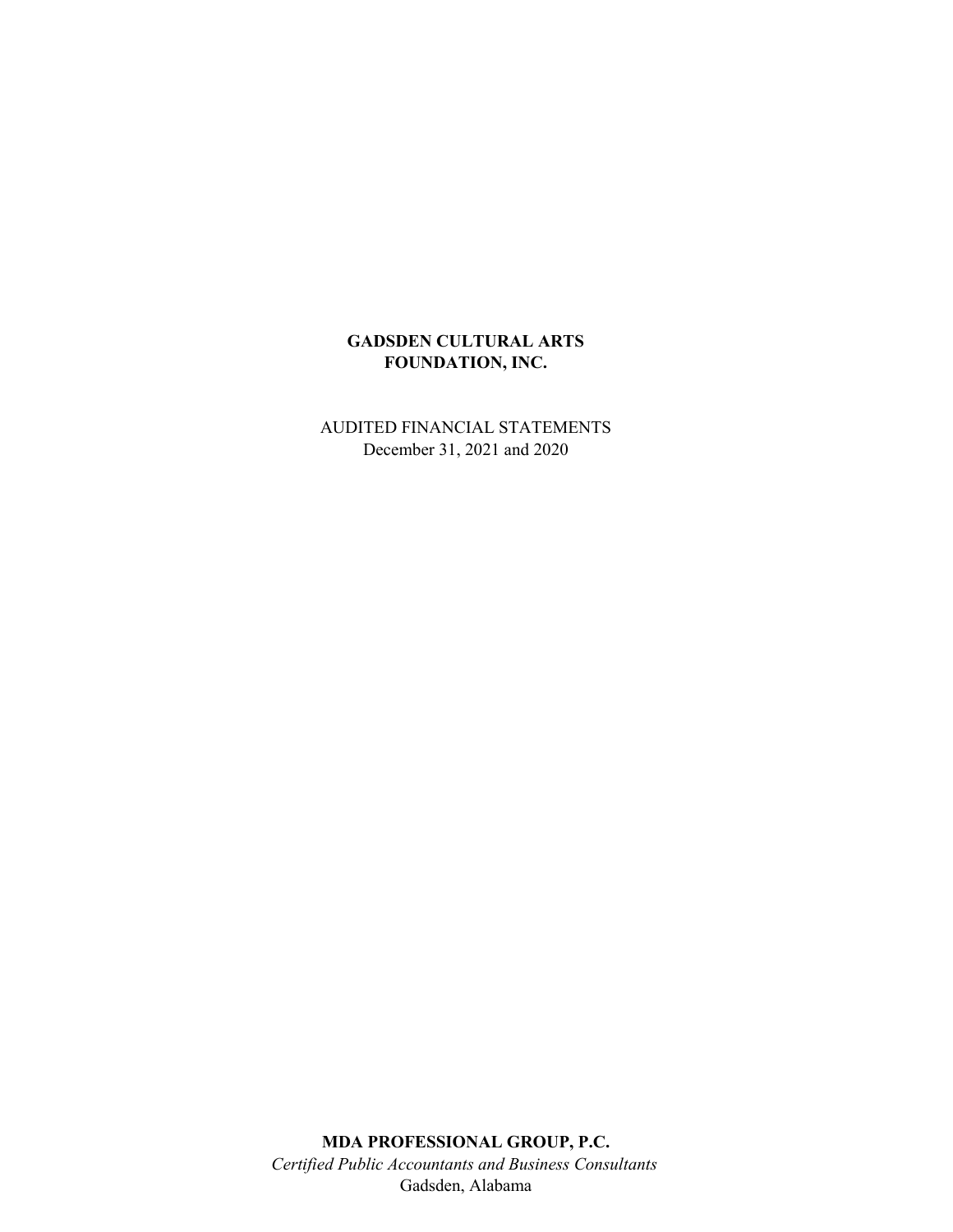# **CONTENTS**

|                                                     | $1 - 3$  |
|-----------------------------------------------------|----------|
| STATEMENTS OF ASSETS, LIABILITIES, AND NET ASSETS - | $4 - 5$  |
| STATEMENTS OF SUPPORT, REVENUES, EXPENSES, AND      |          |
| STATEMENTS OF FUNCTIONAL EXPENSES - MODIFIED        | 7 - 8    |
|                                                     | $9 - 13$ |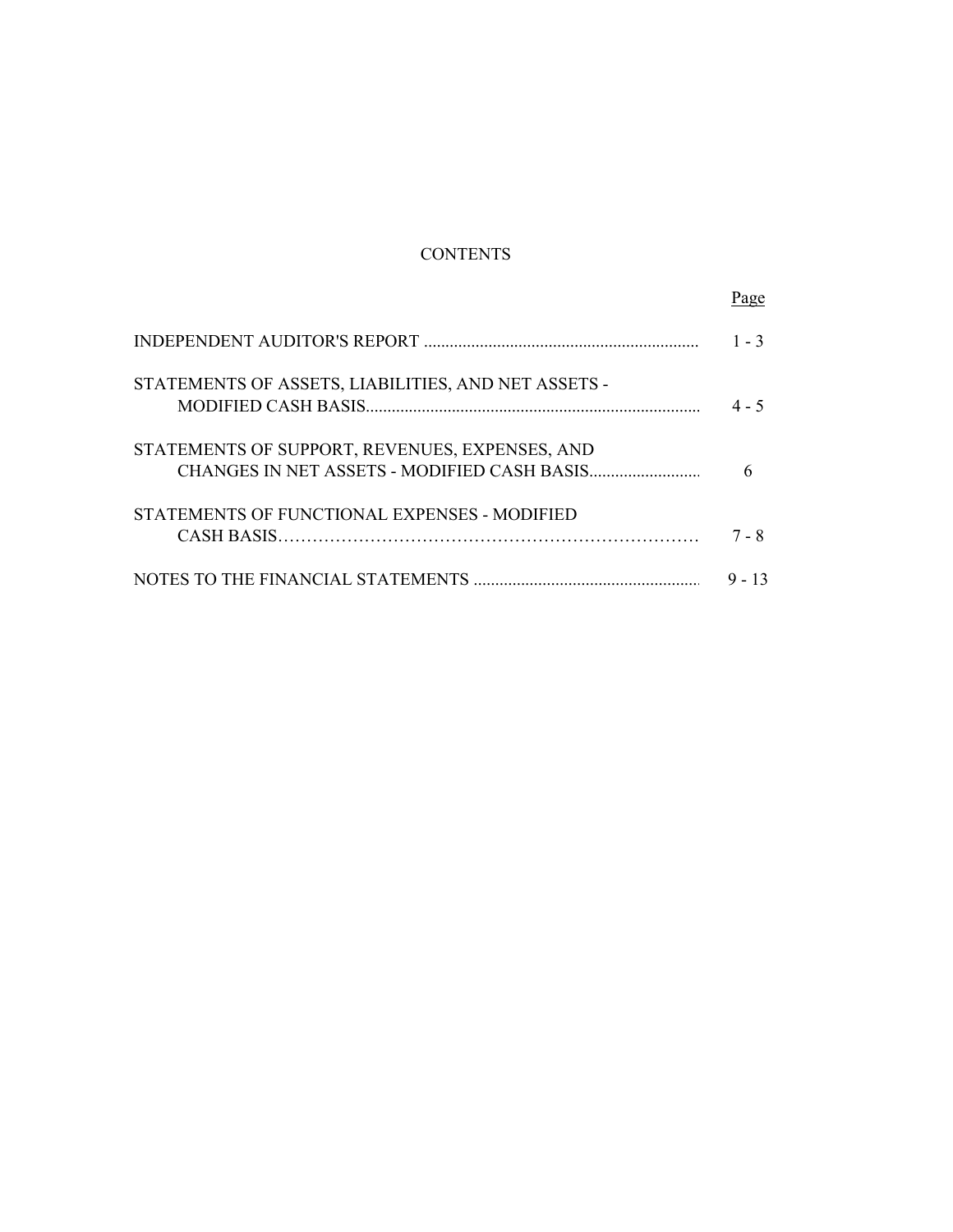# **MDA PROFESSIONAL GROUP, P.C.**

Certified Public Accountants and Business Consultants

125 NORTH THIRD STREET, GADSDEN, ALABAMA 35901 ● PHONE 256.546.3371 ● FAX 256.546.3373

# INDEPENDENT AUDITOR'S REPORT

Board of Directors Gadsden Cultural Arts Foundation, Inc. Gadsden, Alabama

### **Opinion**

We have audited the accompanying financial statements of Gadsden Cultural Arts Foundation, Inc. (a nonprofit organization), which comprise the statements of assets, liabilities, and net assets – modified cash basis as of December 31, 2021 and 2020, the related statements of support, revenues, expenses, and changes in net assets – modified cash basis, and the statements of functional expenses – modified cash basis for the years then ended, and the related notes to the financial statements.

In our opinion, the financial statements referred to above present fairly, in all material respects, the assets, liabilities, and net assets of Gadsden Cultural Arts Foundation, Inc. as of December 31, 2021 and 2020, and its support, revenue, expenses, changes in net assets, and functional expenses, for the years then ended in accordance with the modified cash basis of accounting as described in Note 1.

#### **Basis for Opinion**

We conducted our audit in accordance with auditing standards generally accepted in the United States of America. Our responsibilities under those standards are further described in the Auditor's Responsibilities for the Audit of the Financial Statements section of our report. We are required to be independent of Gadsden Cultural Arts Foundation, Inc. and to meet our other ethical responsibilities in accordance with the relevant ethical requirements relating to our audit. We believe that the audit evidence we have obtained is sufficient and appropriate to provide a basis for our audit opinion.

#### **Basis of Accounting**

We draw attention to Note 1 of the financial statements, which describes the basis of accounting. The financial statements are prepared on the modified cash basis of accounting, which is a basis of accounting other than accounting principles generally accepted in the United States of America. Our opinion is not modified with respect to this matter.

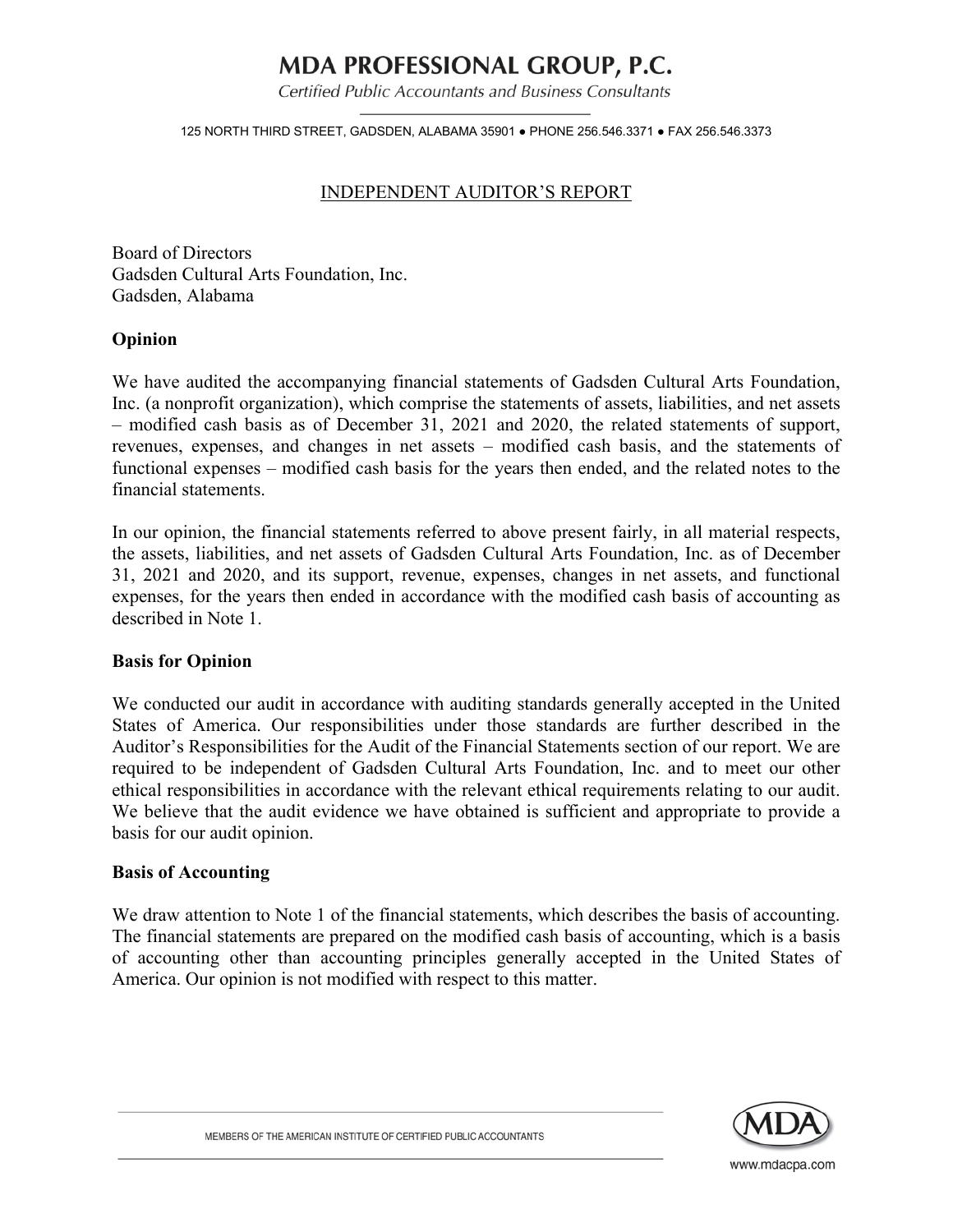Gadsden Cultural Arts Foundation, Inc. Page 2

# **Responsibilities of Management for the Financial Statements**

Management is responsible for the preparation and fair presentation of these financial statements in accordance with the modified cash basis of accounting as described in Note 1, and for determining that the modified cash basis of accounting is an acceptable basis for the preparation of the financial statements in the circumstances. Management is also responsible for the design, implementation, and maintenance of internal control relevant to the preparation and fair presentation of financial statements that are free from material misstatement, whether due to fraud or error.

# **Auditor's Responsibilities for the Audit of the Financial Statements**

Our objectives are to obtain reasonable assurance about whether the financial statements as a whole are free from material misstatement, whether due to fraud or error, and to issue an auditor's report that includes our opinion. Reasonable assurance is a high level of assurance but is not absolute assurance and therefore is not a guarantee that an audit conducted in accordance with generally accepted auditing standards will always detect a material misstatement when it exists. The risk of not detecting a material misstatement resulting from fraud is higher than for one resulting from error, as fraud may involve collusion, forgery, intentional omissions, misrepresentations, or the override of internal control. Misstatements, including omissions, are considered material if there is a substantial likelihood that, individually or in the aggregate, they would influence the judgment made by a reasonable user based on the financial statements.

In performing an audit in accordance with generally accepted auditing standards, we:

- Exercise professional judgment and maintain professional skepticism throughout the audit.
- Identify and assess the risks of material misstatement of the financial statements, whether due to fraud or error, and design and perform audit procedures responsive to those risks. Such procedures include examining, on a test basis, evidence regarding the amounts and disclosures in the financial statements.
- Obtain an understanding of internal control relevant to the audit in order to design audit procedures that are appropriate in the circumstances, but not for the purpose of expressing an opinion on the effectiveness of Gadsden Cultural Arts Foundation, Inc.'s internal control. Accordingly, no such opinion is expressed.
- Evaluate the appropriateness of accounting policies used and the reasonableness of significant accounting estimates made by management, as well as evaluate the overall presentation of the financial statements.
- Conclude whether, in our judgment, there are conditions or events, considered in the aggregate, that raise substantial doubt about Gadsden Cultural Arts Foundation, Inc.'s ability to continue as a going concern for a reasonable period of time.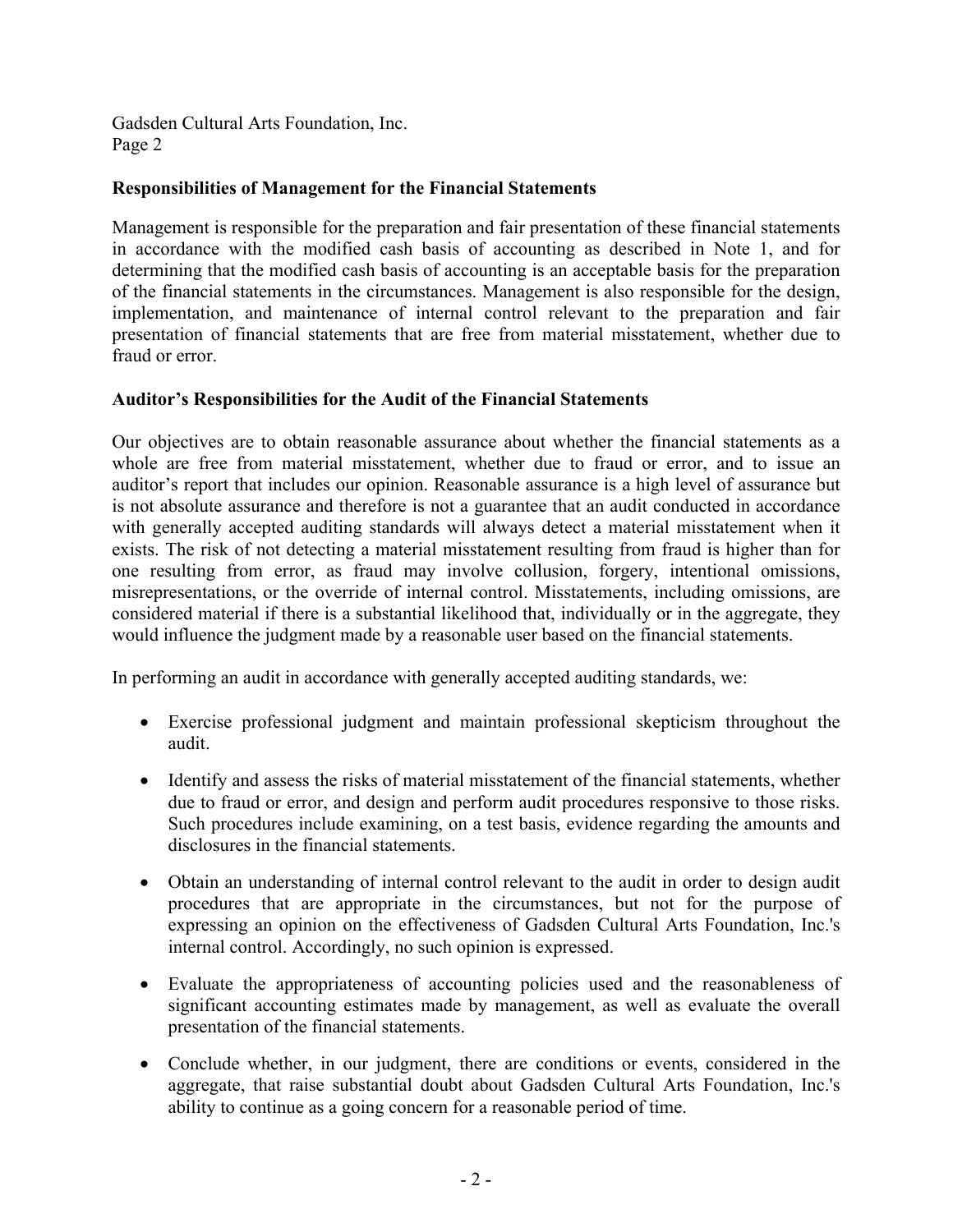Gadsden Cultural Arts Foundation, Inc. Page 3

We are required to communicate with those charged with governance regarding, among other matters, the planned scope and timing of the audit, significant audit findings, and certain internal control related matters that we identified during the audit.

# MDA Professional Group, P.C.

Gadsden, Alabama April 19, 2022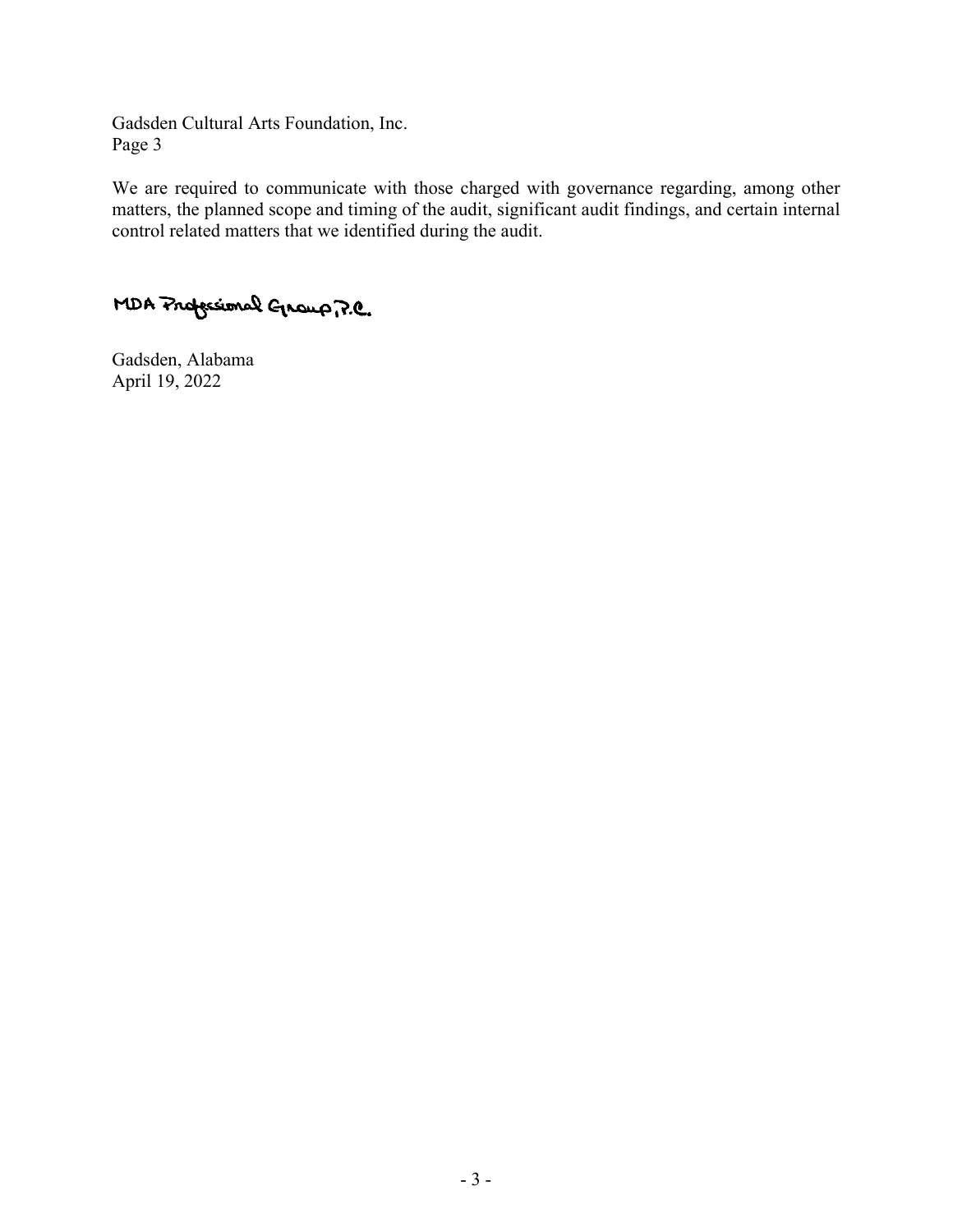# STATEMENTS OF ASSETS, LIABILITIES, AND NET ASSETS - MODIFIED CASH BASIS

## DECEMBER 31, 2021 AND 2020

| <b>ASSETS</b>                      | 2021                    | 2020                      |
|------------------------------------|-------------------------|---------------------------|
| <b>CURRENT ASSETS</b>              |                         |                           |
| Cash                               | $\mathbb{S}$<br>311,466 | \$<br>184,962             |
| Investments - Cash                 | 290,062                 | 82,308                    |
|                                    |                         |                           |
|                                    | 601,528                 | 267,270                   |
| PROPERTY AND EQUIPMENT             |                         |                           |
| Building and Improvements          | 3,135,971               | 3,067,647                 |
| Building - Symphony                | 542,713                 | 542,713                   |
| Office Equipment                   | 97,734                  | 94,039                    |
| Youth Symphony Orchestra Equipment | 125,750                 | 125,750                   |
| Furniture                          | 106,491                 | 105,979                   |
| Children's Museum                  | 30,633                  | 30,633                    |
| Automobiles                        | 26,310                  | 26,310                    |
|                                    |                         |                           |
|                                    | 4,065,602               | 3,993,071                 |
| Less Accumulated Depreciation      | 2,835,093               | 2,720,752                 |
|                                    | 1,230,509               | 1,272,319                 |
| <b>OTHER ASSETS</b>                |                         |                           |
| Investments, at Cost               | 1,969,195               | 1,931,839                 |
|                                    |                         |                           |
| <b>TOTAL ASSETS</b>                | 3,801,232<br>\$         | $\mathbb{S}$<br>3,471,428 |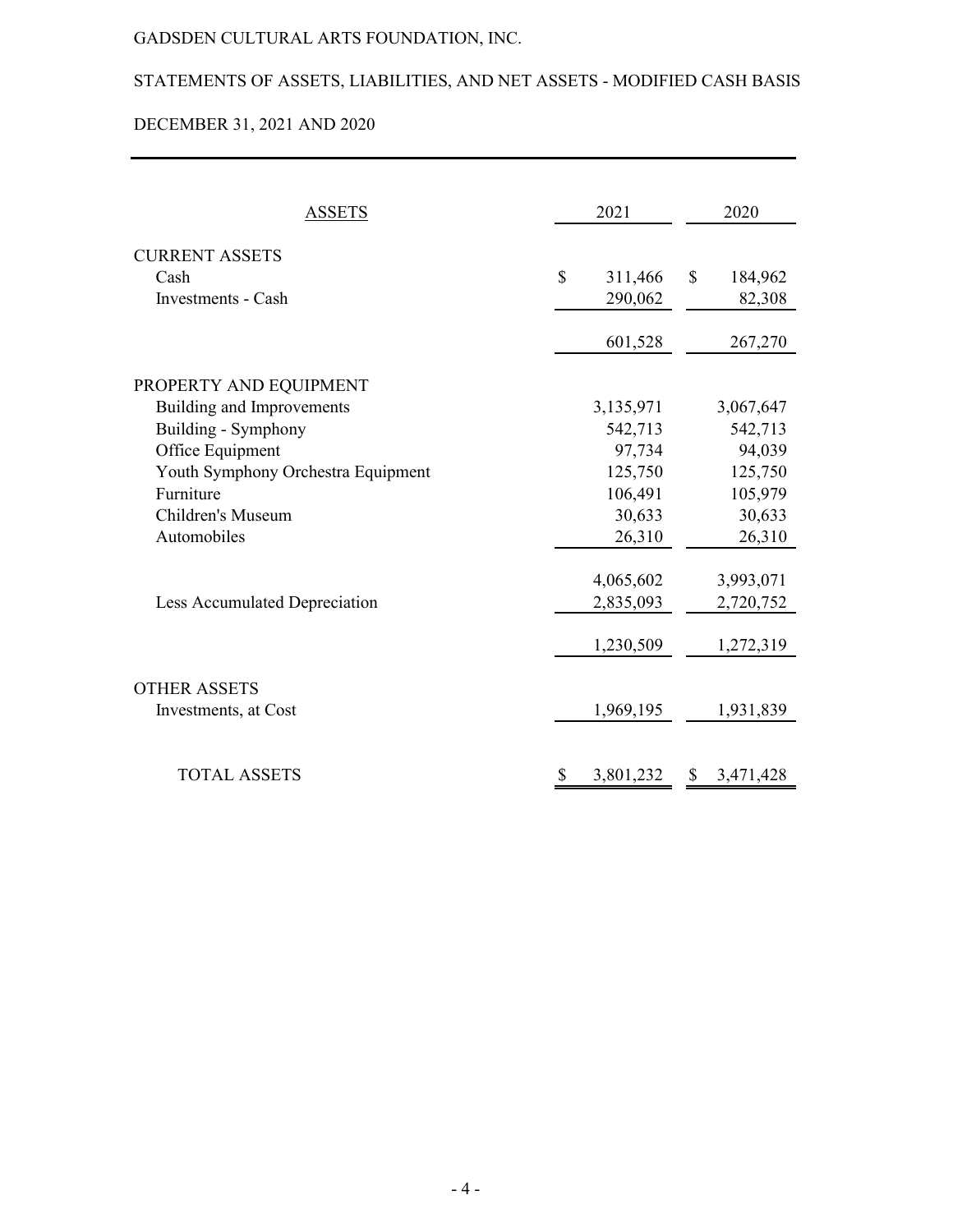| LIABILITIES AND NET ASSETS                     | 2021      | 2020      |
|------------------------------------------------|-----------|-----------|
| <b>CURRENT LIABILITIES</b>                     |           |           |
| Long-Term Debt, Current Maturities             | \$        | 48,950    |
| Payroll Tax Liabilities and Other Withholdings | 8,990     | 11,239    |
|                                                | 8,990     | 60,189    |
| <b>NET ASSETS</b>                              |           |           |
| <b>Without Donor Restrictions</b>              | 3,792,242 | 3,411,239 |

TOTAL LIABILITIES AND NET ASSETS  $\frac{\$}{10}$  3,801,232  $\frac{\$}{10}$  3,471,428

The accompanying Notes to Financial Statements are an integral part of these financial statements.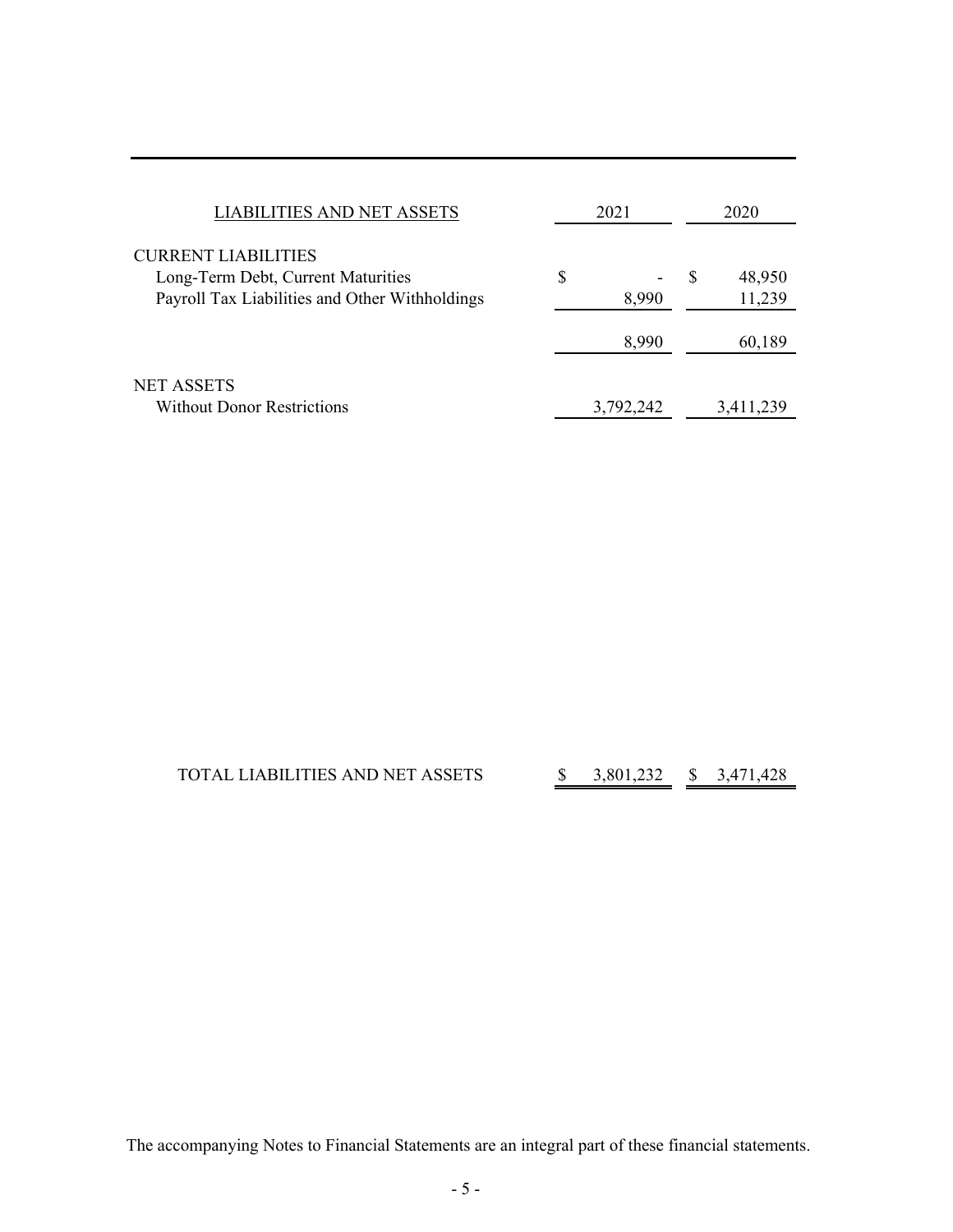#### STATEMENTS OF SUPPORT, REVENUES, EXPENSES, AND CHANGES IN NET ASSETS - MODIFIED CASH BASIS

### FOR THE YEARS ENDED DECEMBER 31, 2021 AND 2020

|                                            | 2021            | 2020            |  |  |
|--------------------------------------------|-----------------|-----------------|--|--|
| SUPPORT AND REVENUE                        |                 |                 |  |  |
| Grants                                     | \$<br>690,809   | \$<br>502,220   |  |  |
| School                                     | 331,530         | 267,794         |  |  |
| Gadsden Arts Tickets                       | 3,203           | 67,526          |  |  |
| Youth Symphony Orchestra                   | 179,069         | 162,917         |  |  |
| Pledges, Fundraising, and Legacy           | 152,266         | 185,084         |  |  |
| Imagination Place and Other Activities     | 121,478         | 67,704          |  |  |
| Projects                                   | 18,489          | 5,718           |  |  |
| Exhibits                                   | 7,000           | 2,035           |  |  |
| Rental - Other                             |                 | 500             |  |  |
| Memberships                                | 21,920          | 17,371          |  |  |
| Miscellaneous                              | 834             | 3,006           |  |  |
|                                            | 1,526,598       | 1,281,875       |  |  |
| <b>EXPENSES</b>                            |                 |                 |  |  |
| Program Services                           |                 |                 |  |  |
| School                                     | 394,433         | 339,173         |  |  |
| Youth Symphony Orchestra                   | 321,329         | 330,740         |  |  |
| <b>Imagination Place</b>                   | 111,382         | 125,836         |  |  |
| Exhibits                                   | 51,338          | 16,781          |  |  |
| Projects                                   | 18,590          | 8,913           |  |  |
| Gadsden Arts Tickets                       | 3,203           | 69,196          |  |  |
| Management and General                     |                 |                 |  |  |
| Personnel                                  | 186,149         | 194,788         |  |  |
| <b>Building Expenses</b>                   | 46,905          | 56,324          |  |  |
| <b>Operating Expenses</b>                  | 106,714         | 100,648         |  |  |
| Depreciation                               | 72,549          | 71,262          |  |  |
| Fundraising and Legacy                     | 104,352         | 151,729         |  |  |
|                                            | 1,416,944       | 1,465,390       |  |  |
| OTHER INCOME (EXPENSES)<br>Dividend Income | 49,912          | 50,752          |  |  |
| Gain on Investment Securities              | 218,974         | 43,246          |  |  |
| Interest Income                            | 3,598           | 3,498           |  |  |
| Loss on Disposal of Fixed Assets           |                 | (24, 505)       |  |  |
| <b>Interest Expense</b>                    | (1, 135)        | (3,980)         |  |  |
|                                            | 271,349         | 69,011          |  |  |
| <b>CHANGES IN NET ASSETS</b>               | 381,003         | (114, 504)      |  |  |
|                                            |                 |                 |  |  |
| NET ASSETS, BEGINNING OF YEAR              | 3,411,239       | 3,525,743       |  |  |
| NET ASSETS, END OF YEAR                    | \$<br>3,792,242 | \$<br>3,411,239 |  |  |

The accompanying Notes to Financial Statements are an integral part of these financial statements.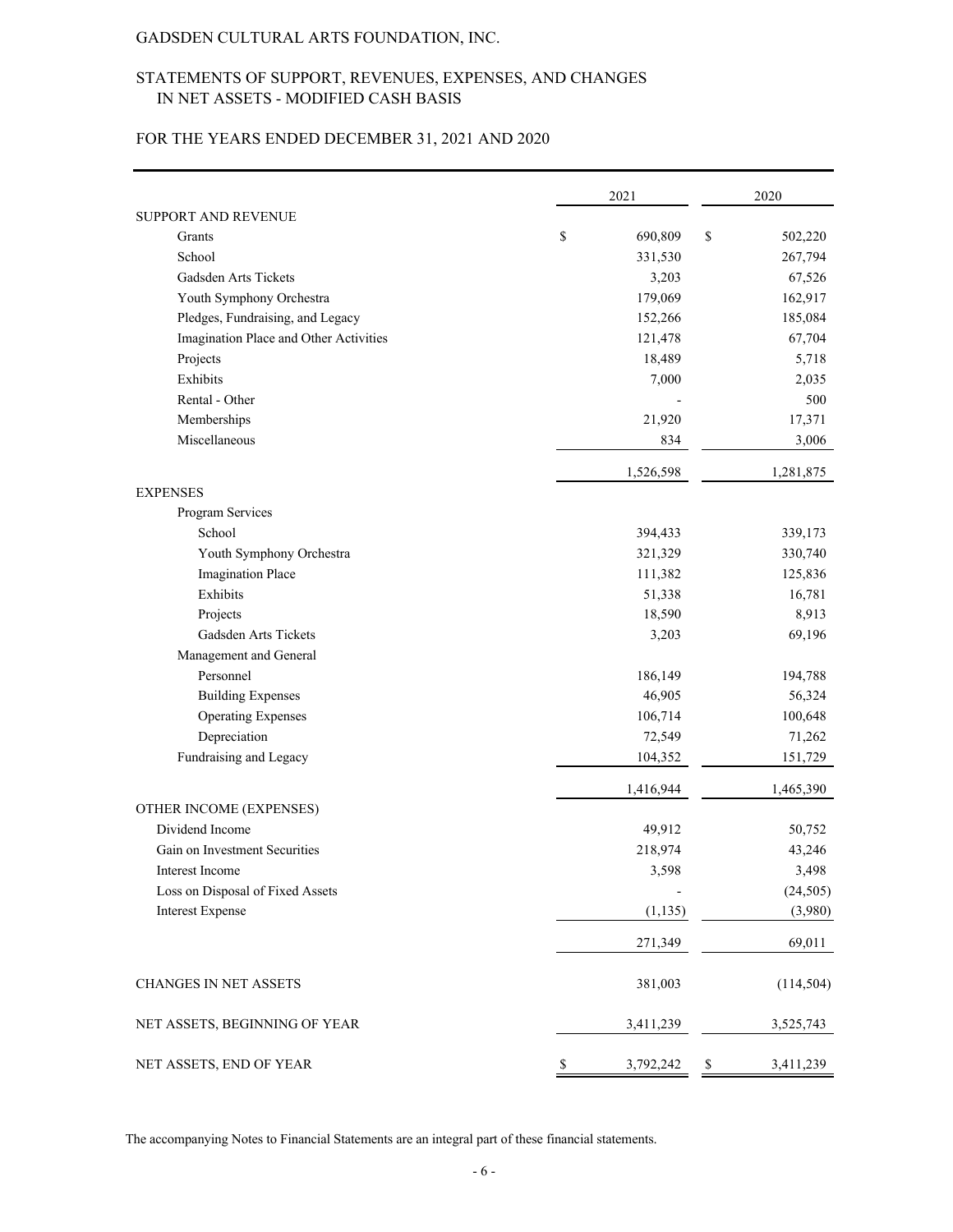#### STATEMENTS OF FUNCTIONAL EXPENSES - MODIFIED CASH BASIS

#### FOR THE YEARS ENDED DECEMBER 31, 2021 AND 2020

|                                               |              |                          |    |                                |               |                          |              |                          |    |                 |     | 2021                                       |                              |                      |    |                               |               |                          |    |                        |               |                    |
|-----------------------------------------------|--------------|--------------------------|----|--------------------------------|---------------|--------------------------|--------------|--------------------------|----|-----------------|-----|--------------------------------------------|------------------------------|----------------------|----|-------------------------------|---------------|--------------------------|----|------------------------|---------------|--------------------|
|                                               |              | Program Activities       |    |                                |               |                          |              |                          |    |                 |     |                                            | <b>Supporting Activities</b> |                      |    |                               |               |                          |    |                        |               |                    |
| <b>Functional Expenses</b>                    |              | School                   |    | Youth<br>Symphony<br>Orchestra |               | Imagination<br>Place     |              | Exhibits                 |    | Projects        |     | Gadsden Arts<br>Tickets                    |                              | Programs<br>Subtotal |    | General and<br>Administrative |               | Fund-<br>Raising         |    | Supporting<br>Subtotal |               | Total              |
|                                               |              |                          |    |                                |               |                          |              |                          |    |                 |     |                                            |                              |                      |    |                               |               |                          |    |                        |               |                    |
| Payroll and Related Benefits                  | <sup>S</sup> | 54,064                   | -S | 231,996<br>41,330              | <sup>\$</sup> | 75,691<br>11,914         | $\mathbb{S}$ | 1,142<br>48,826          | S. | 3,015<br>11,958 | -\$ | $\mathbf{r}$                               | -S                           | 365,908<br>334,719   | -S | 186,149                       | <sup>\$</sup> | 45,250                   | -S | 231,399                | <sup>\$</sup> | 597,307<br>334,719 |
| Supplies and Program Services<br>Depreciation |              | 220,691<br>21,070        |    | 11,381                         |               | 7,721                    |              | 445                      |    | 1,175           |     | $\blacksquare$<br>$\overline{\phantom{a}}$ |                              | 41,792               |    | 72,549                        |               |                          |    | 72,549                 |               | 114,341            |
| Utilities                                     |              | 13,623                   |    | 7,358                          |               | 4,992                    |              | 288                      |    | 760             |     | $\overline{\phantom{a}}$                   |                              | 27,021               |    | 46,905                        |               |                          |    | 46,905                 |               | 73,926             |
| Fundraising                                   |              |                          |    | ٠                              |               |                          |              | $\blacksquare$           |    |                 |     | ۰                                          |                              |                      |    | $\overline{\phantom{a}}$      |               | 59,102                   |    | 59,102                 |               | 59,102             |
| Contract Labor                                |              | 54,783                   |    | ٠                              |               | $\overline{\phantom{a}}$ |              | $\overline{\phantom{a}}$ |    |                 |     | $\overline{\phantom{a}}$                   |                              | 54,783               |    | $\overline{\phantom{a}}$      |               |                          |    | $\sim$                 |               | 54,783             |
| Insurance                                     |              | 7,915                    |    | 4,275                          |               | 2,900                    |              | 167                      |    | 441             |     | $\blacksquare$                             |                              | 15,698               |    | 27,251                        |               | $\overline{\phantom{a}}$ |    | 27,251                 |               | 42,949             |
| <b>Investment Fees</b>                        |              | 4,933                    |    | 2,664                          |               | 1,807                    |              | 104                      |    | 275             |     | $\overline{\phantom{a}}$                   |                              | 9,783                |    | 16,985                        |               | $\overline{\phantom{a}}$ |    | 16,985                 |               | 26,768             |
| <b>Bank Charges</b>                           |              | 3,313                    |    | 1,790                          |               | 1,214                    |              | 70                       |    | 185             |     | $\blacksquare$                             |                              | 6,572                |    | 11,408                        |               |                          |    | 11,408                 |               | 17,980             |
| Office Expense                                |              | 2,913                    |    | 3,229                          |               | 1,067                    |              | 61                       |    | 162             |     | $\overline{\phantom{a}}$                   |                              | 7,432                |    | 10,029                        |               |                          |    | 10,029                 |               | 17,461             |
| Service Contracts                             |              | 2,680                    |    | 1,447                          |               | 982                      |              | 57                       |    | 149             |     | $\blacksquare$                             |                              | 5,315                |    | 9,227                         |               | $\overline{\phantom{a}}$ |    | 9,227                  |               | 14,542             |
| Repairs and Maintenance                       |              | 2,630                    |    | 1,420                          |               | 964                      |              | 56                       |    | 147             |     | $\overline{\phantom{a}}$                   |                              | 5,217                |    | 9,053                         |               |                          |    | 9,053                  |               | 14,270             |
| Advertising                                   |              | 2,268                    |    | 1,416                          |               | 831                      |              | 48                       |    | 126             |     | $\blacksquare$                             |                              | 4,689                |    | 7,810                         |               | $\overline{\phantom{a}}$ |    | 7,810                  |               | 12,499             |
| Professional Fees                             |              | 2,108                    |    | 1,138                          |               | 772                      |              | 45                       |    | 118             |     | $\overline{\phantom{a}}$                   |                              | 4,181                |    | 7,257                         |               | $\overline{\phantom{a}}$ |    | 7,257                  |               | 11,438             |
| Printing                                      |              | 37                       |    | 4,087                          |               | 13                       |              |                          |    | $\overline{2}$  |     | $\blacksquare$                             |                              | 4,140                |    | 126                           |               | $\sim$                   |    | 126                    |               | 4,266              |
| Dues and Subscriptions                        |              | 402                      |    | 1,526                          |               | 147                      |              | 8                        |    | 22              |     | $\overline{\phantom{a}}$                   |                              | 2,105                |    | 1,387                         |               |                          |    | 1,387                  |               | 3,492              |
| Postage                                       |              | 636                      |    | 359                            |               | 233                      |              | 13                       |    | 35              |     | $\overline{\phantom{a}}$                   |                              | 1,276                |    | 2,193                         |               |                          |    | 2,193                  |               | 3,469              |
| Gadsden Arts Tickets                          |              | $\blacksquare$           |    | ٠                              |               |                          |              | $\overline{\phantom{a}}$ |    |                 |     | 3,203                                      |                              | 3,203                |    |                               |               |                          |    |                        |               | 3,203              |
| Small Tools and Equipment                     |              | $\blacksquare$           |    | 3,162                          |               |                          |              |                          |    |                 |     | $\overline{\phantom{a}}$                   |                              | 3,162                |    |                               |               |                          |    |                        |               | 3,162              |
| Membership Expenses                           |              | $\overline{\phantom{a}}$ |    | ٠                              |               | $\overline{\phantom{a}}$ |              | $\overline{\phantom{a}}$ |    |                 |     | $\overline{\phantom{a}}$                   |                              |                      |    | 2,721                         |               | $\overline{\phantom{a}}$ |    | 2,721                  |               | 2,721              |
| Miscellaneous                                 |              | 115                      |    | 1,089                          |               | 42                       |              | 2                        |    | 6               |     | $\overline{\phantom{a}}$                   |                              | 1,254                |    | 398                           |               |                          |    | 398                    |               | 1,652              |
| Travel and Training                           |              | 252                      |    | 271                            |               | 92                       |              | 5                        |    | 14              |     | $\overline{\phantom{a}}$                   |                              | 634                  |    | 869                           |               |                          |    | 869                    |               | 1,503              |
| Telephone                                     |              |                          |    | 1.391                          |               |                          |              |                          |    |                 |     |                                            |                              | 1.391                |    |                               |               |                          |    |                        |               | 1,391              |
| <b>Total Functional Expenses</b>              |              | 394,433                  | S  | 321,329                        | S             | 111,382                  |              | 51,338                   | S  | 18,590          |     | 3,203                                      | <sup>\$</sup>                | 900,275              | £. | 412,317                       |               | 104,352                  |    | 516,669                | S.            | 1,416,944          |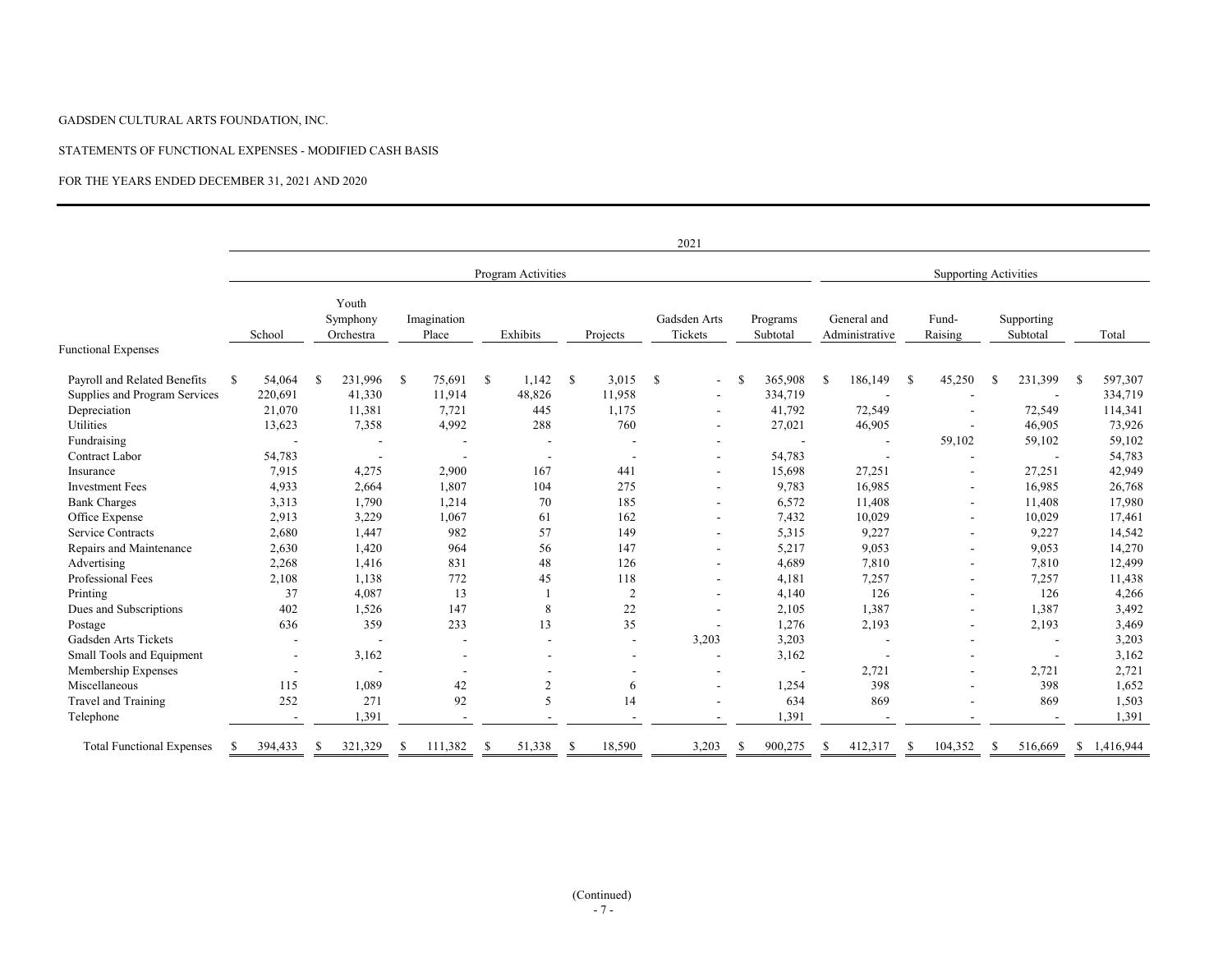|                                  |    |                                                    |              |                                |               |                          |               |                          |               |                          |               | 2020                     |     |                      |               |                               |               |                          |    |                        |      |             |
|----------------------------------|----|----------------------------------------------------|--------------|--------------------------------|---------------|--------------------------|---------------|--------------------------|---------------|--------------------------|---------------|--------------------------|-----|----------------------|---------------|-------------------------------|---------------|--------------------------|----|------------------------|------|-------------|
|                                  |    | Program Activities<br><b>Supporting Activities</b> |              |                                |               |                          |               |                          |               |                          |               |                          |     |                      |               |                               |               |                          |    |                        |      |             |
| <b>Functional Expenses</b>       |    | School                                             |              | Youth<br>Symphony<br>Orchestra |               | Imagination<br>Place     |               | Exhibits                 |               | Projects                 |               | Gadsden Arts<br>Tickets  |     | Programs<br>Subtotal |               | General and<br>Administrative |               | Fund-<br>Raising         |    | Supporting<br>Subtotal |      | Total       |
| Payroll and Related Benefits     | S. | 61,463                                             | <sup>S</sup> | 230,673                        | <sup>\$</sup> | 102,815                  | <sup>\$</sup> | 467                      | <sup>\$</sup> | 1,312                    | <sup>\$</sup> | $\sim$                   | \$. | 396,730              | <sup>\$</sup> | 194,788                       | <sup>\$</sup> | 119,698                  | -S | 314,486                | - \$ | 711,216     |
| Supplies and Program Services    |    | 162,005                                            |              | 45,604                         |               | 5,774                    |               | 15,796                   |               | 6,144                    |               |                          |     | 235,323              |               |                               |               |                          |    |                        |      | 235,323     |
| Depreciation                     |    | 22,485                                             |              | 13,679                         |               | 5,685                    |               | 171                      |               | 480                      |               | $\overline{\phantom{a}}$ |     | 42,500               |               | 71,262                        |               |                          |    | 71,262                 |      | 113,762     |
| Utilities                        |    | 14,260                                             |              | 8,676                          |               | 3,605                    |               | 108                      |               | 304                      |               | ۰                        |     | 26,953               |               | 45,196                        |               | $\overline{\phantom{a}}$ |    | 45,196                 |      | 72,149      |
| Gadsden Arts Tickets             |    |                                                    |              |                                |               | $\overline{\phantom{a}}$ |               | $\overline{\phantom{a}}$ |               | $\overline{a}$           |               | 69,196                   |     | 69,196               |               |                               |               |                          |    |                        |      | 69,196      |
| Insurance                        |    | 9,974                                              |              | 6,068                          |               | 2,522                    |               | 76                       |               | 213                      |               |                          |     | 18,853               |               | 31,611                        |               | $\overline{\phantom{a}}$ |    | 31,611                 |      | 50,464      |
| Contract Labor                   |    | 47,486                                             |              |                                |               |                          |               | $\overline{\phantom{a}}$ |               |                          |               |                          |     | 47,486               |               |                               |               |                          |    |                        |      | 47,486      |
| Fundraising                      |    |                                                    |              | $\overline{\phantom{a}}$       |               | $\overline{\phantom{a}}$ |               | $\overline{\phantom{a}}$ |               |                          |               | $\overline{\phantom{a}}$ |     |                      |               | $\overline{\phantom{a}}$      |               | 32,031                   |    | 32,031                 |      | 32,031      |
| <b>Investment Fees</b>           |    | 4,011                                              |              | 2,440                          |               | 1,014                    |               | 30                       |               | 86                       |               | $\overline{\phantom{a}}$ |     | 7,581                |               | 12,710                        |               | $\overline{\phantom{a}}$ |    | 12,710                 |      | 20,291      |
| Repairs and Maintenance          |    | 3,511                                              |              | 2,136                          |               | 888                      |               | 27                       |               | 75                       |               |                          |     | 6,637                |               | 11,128                        |               | $\blacksquare$           |    | 11,128                 |      | 17,765      |
| Advertising                      |    | 3,320                                              |              | 2,391                          |               | 839                      |               | 25                       |               | 71                       |               |                          |     | 6,646                |               | 10,523                        |               | $\sim$                   |    | 10,523                 |      | 17,169      |
| Service Contracts                |    | 3,231                                              |              | 1,966                          |               | 817                      |               | 25                       |               | 69                       |               |                          |     | 6,108                |               | 10,241                        |               | $\blacksquare$           |    | 10,241                 |      | 16,349      |
| <b>Bank Charges</b>              |    | 2,909                                              |              | 1,770                          |               | 736                      |               | 22                       |               | 62                       |               |                          |     | 5,499                |               | 9,221                         |               |                          |    | 9,221                  |      | 14,720      |
| Membership Expenses              |    |                                                    |              |                                |               | $\overline{a}$           |               | $\overline{\phantom{a}}$ |               | $\overline{\phantom{a}}$ |               |                          |     |                      |               | 12,020                        |               | $\sim$                   |    | 12,020                 |      | 12,020      |
| Professional Fees                |    | 2,282                                              |              | 1,648                          |               | 577                      |               | 17                       |               | 49                       |               |                          |     | 4,573                |               | 7,232                         |               | $\overline{\phantom{a}}$ |    | 7,232                  |      | 11,805      |
| Printing                         |    | 372                                                |              | 3,810                          |               | 94                       |               | $\mathbf{3}$             |               | 8                        |               |                          |     | 4,287                |               | 1,180                         |               | $\overline{\phantom{a}}$ |    | 1,180                  |      | 5,467       |
| Dues and Subscriptions           |    | 658                                                |              | 1,841                          |               | 166                      |               | 5                        |               | 14                       |               |                          |     | 2,684                |               | 2,087                         |               | $\overline{\phantom{a}}$ |    | 2,087                  |      | 4,771       |
| Office Expense                   |    | 634                                                |              | 1,601                          |               | 160                      |               | 5                        |               | 14                       |               |                          |     | 2,414                |               | 2,011                         |               | $\overline{\phantom{a}}$ |    | 2,011                  |      | 4,425       |
| Small Tools and Equipment        |    |                                                    |              | 3,081                          |               | $\overline{\phantom{a}}$ |               |                          |               |                          |               |                          |     | 3,081                |               |                               |               |                          |    |                        |      | 3,081       |
| Postage                          |    | 447                                                |              | 304                            |               | 113                      |               | 3                        |               | 10                       |               |                          |     | 877                  |               | 1,418                         |               | $\overline{\phantom{a}}$ |    | 1,418                  |      | 2,295       |
| Miscellaneous                    |    | 20                                                 |              | 1,426                          |               | 5                        |               |                          |               |                          |               |                          |     | 1,451                |               | 62                            |               |                          |    | 62                     |      | 1,513       |
| Telephone                        |    |                                                    |              | 1,398                          |               |                          |               |                          |               |                          |               |                          |     | 1,398                |               |                               |               |                          |    |                        |      | 1,398       |
| Travel and Training              |    | 105                                                |              | 228                            |               | 26                       |               |                          |               | $\mathcal{D}$            |               |                          |     | 362                  |               | 332                           |               |                          |    | 332                    |      | 694         |
| <b>Total Functional Expenses</b> |    | 339,173                                            | -S           | 330,740                        | S             | 125,836                  | S             | 16,781                   | \$            | 8,913                    |               | 69,196                   | S.  | 890,639              |               | 423,022                       |               | 151,729                  |    | 574,751                |      | \$1,465,390 |

The accompanying Notes to Financial Statements are an integral part of these financial statements.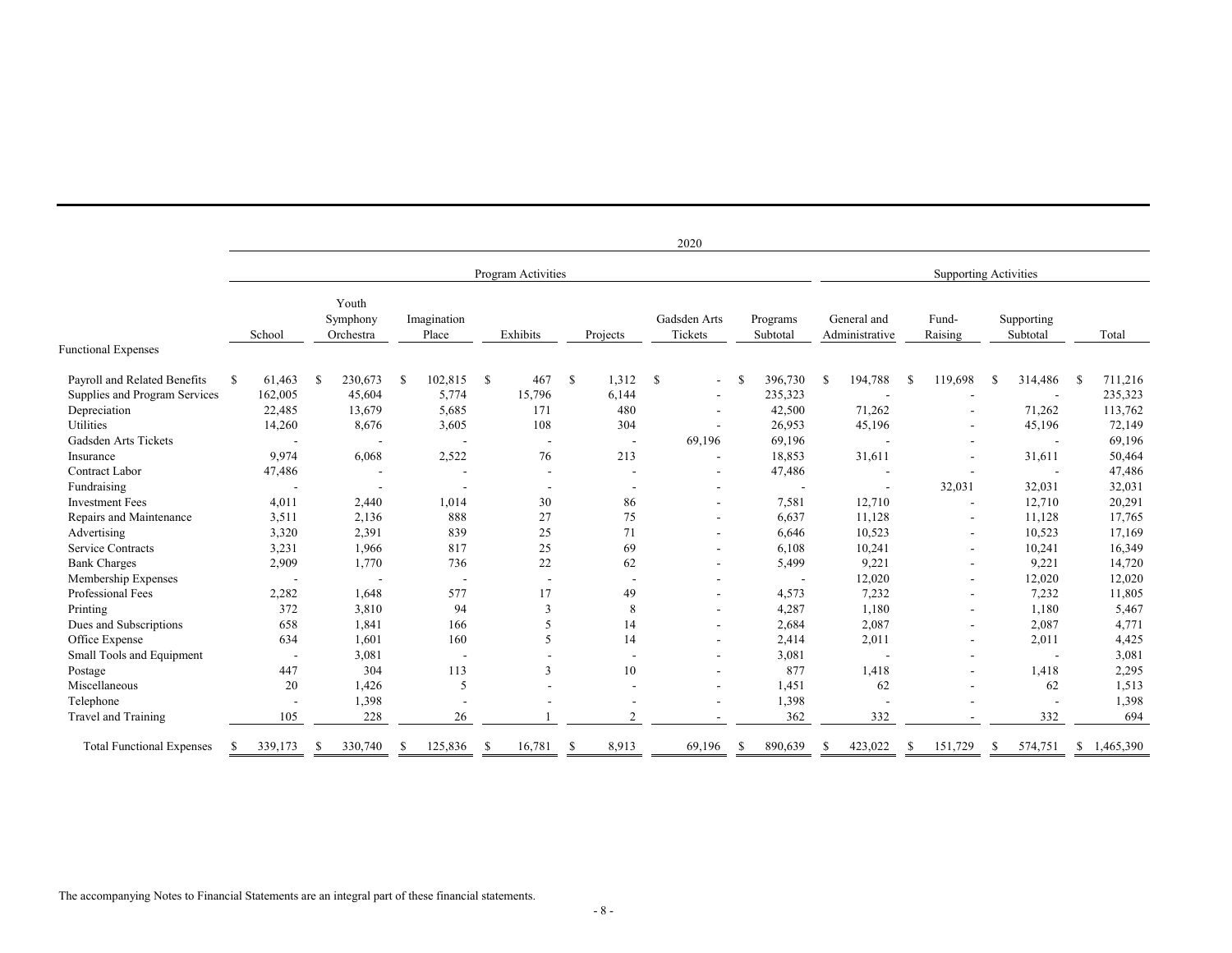# NOTES TO THE FINANCIAL STATEMENTS

# DECEMBER 31, 2021 AND 2020

# NOTE 1 – SUMMARY OF SIGNIFICANT ACCOUNTING POLICIES

#### NATURE OF ORGANIZATION

The Foundation promotes cultural, educational, and artistic activities in the Etowah County, Alabama area.

 $\mathcal{L}_\mathcal{L} = \{ \mathcal{L}_\mathcal{L} = \{ \mathcal{L}_\mathcal{L} = \{ \mathcal{L}_\mathcal{L} = \{ \mathcal{L}_\mathcal{L} = \{ \mathcal{L}_\mathcal{L} = \{ \mathcal{L}_\mathcal{L} = \{ \mathcal{L}_\mathcal{L} = \{ \mathcal{L}_\mathcal{L} = \{ \mathcal{L}_\mathcal{L} = \{ \mathcal{L}_\mathcal{L} = \{ \mathcal{L}_\mathcal{L} = \{ \mathcal{L}_\mathcal{L} = \{ \mathcal{L}_\mathcal{L} = \{ \mathcal{L}_\mathcal{$ 

#### BASIS OF ACCOUNTING

The accompanying financial statements have been prepared on the modified cash basis of accounting, which is a comprehensive basis of accounting other than accounting principles generally accepted in the United States of America. This basis of accounting differs from accounting principles generally accepted in the United States of America (U.S. GAAP) in that certain revenues are recognized when received rather than when earned and certain expenses are recognized when paid rather than when the obligation is incurred.

#### **DEPOSITS**

The Foundation maintains its cash balances at two financial institutions located in Gadsden, Alabama. The balances are insured up to \$250,000 by the Federal Deposit Insurance Corporation (FDIC). At December 31, 2021, the Foundation's uninsured cash balances totaled \$63,941. At December 31, 2020, all of the Foundation's cash balances were insured.

#### SUPPORT AND REVENUES

Contributions are recorded as income when received. Gifts of property and equipment are recorded at estimated fair market value. Contributions are considered available for unrestricted use unless specifically restricted by donors or the Board of Directors of the Foundation.

#### PROPERTY AND EQUIPMENT

Property and equipment are recorded at cost. Donated property and equipment are recorded at estimated fair market value at the date of the donation. Additions and improvements that extend the life of an asset are capitalized. Expenditures for repairs and maintenance are charged against income. Depreciation is computed by the straight-line method based on the estimated useful lives of the individual assets.

#### INCOME TAXES

There is no provision for income taxes for charitable purpose income since the Foundation is a not-for-profit institution exempt from both federal and state income taxes. The Foundation has received an exemption letter from the Internal Revenue Service granting it tax-exempt status under Internal Revenue Code Section 501(c)(3).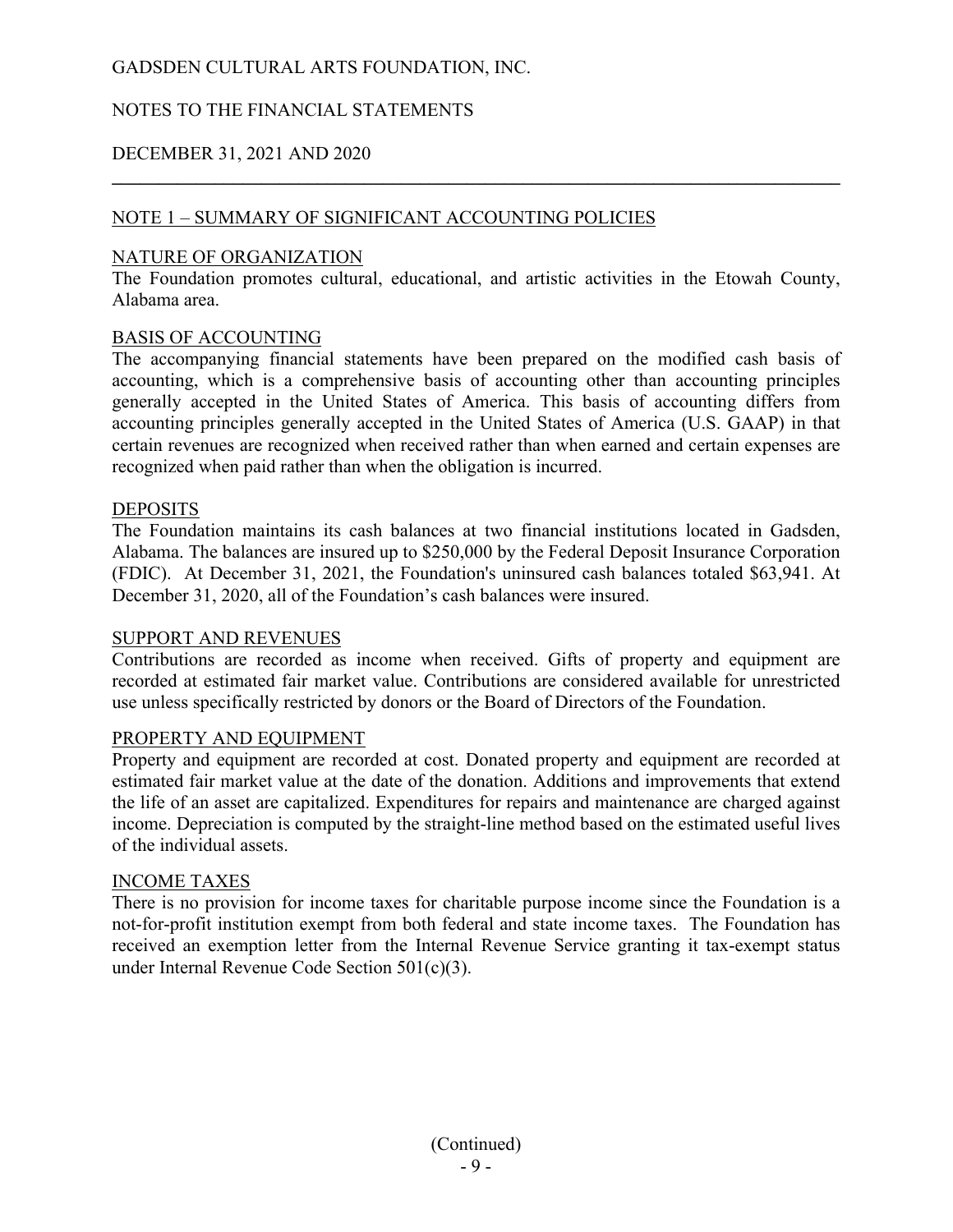# NOTES TO THE FINANCIAL STATEMENTS

# DECEMBER 31, 2021 AND 2020

# NOTE 1 – SUMMARY OF SIGNIFICANT ACCOUNTING POLICIES (Continued)

### INCOME TAXES (Continued)

ASC 740-10 prescribes a recognition threshold and measurement attribute for the financial statement recognition and measurement of a tax position taken or expected to be taken in a tax return. The standard also provides guidance on derecognition, classification, treatment of interest and penalties, and disclosure of such positions. The Foundation follows ASC 740-10 in accounting for any uncertain tax positions. Management believes that any potential liability resulting from taxing authorities imposing additional taxes or penalties would have no material effect on the Foundation's financial statements.

 $\mathcal{L}_\mathcal{L} = \{ \mathcal{L}_\mathcal{L} = \{ \mathcal{L}_\mathcal{L} = \{ \mathcal{L}_\mathcal{L} = \{ \mathcal{L}_\mathcal{L} = \{ \mathcal{L}_\mathcal{L} = \{ \mathcal{L}_\mathcal{L} = \{ \mathcal{L}_\mathcal{L} = \{ \mathcal{L}_\mathcal{L} = \{ \mathcal{L}_\mathcal{L} = \{ \mathcal{L}_\mathcal{L} = \{ \mathcal{L}_\mathcal{L} = \{ \mathcal{L}_\mathcal{L} = \{ \mathcal{L}_\mathcal{L} = \{ \mathcal{L}_\mathcal{$ 

### REVENUE RECOGNITION

Revenue is measured based on consideration specified in a contract with a customer, whether verbal or nonverbal. The Foundation recognizes revenue when it satisfies a performance obligation by transferring control over a product or service to a customer. The Foundation does not have any significant financing components as payment is received at or shortly after the point of sale or upon completion of the service.

### FUNCTIONAL ALLOCATION OF EXPENSES

The costs of providing various programs and other activities have been summarized on a functional basis in the statement of activities and the statement of functional expenses. Accordingly, certain costs have been allocated among the programs and supporting services. General and administrative expenses are allocated to each program based on the percentage of total revenue that each program generates.

#### USE OF ESTIMATES

The preparation of financial statements requires management to make estimates and assumptions that affect the reported amounts of assets and liabilities and disclosure of contingent assets and liabilities at the date of the financial statements and the reported amounts of revenues and expenses during the reporting period. Actual results could differ from those estimates.

#### FINANCIAL STATEMENT PRESENTATION

The Foundation has adopted FASB ASC 958-205, "Presentation of Financial Statements for Notfor-Profit Entities." Under FASB ASC 958-205, the Foundation is required to report information regarding its financial position and activities according to two classes of net assets: Net Assets with Donor Restrictions and Net Assets without Donor Restrictions.

Net Assets with Donor Restrictions – The part of net assets of a not-for-profit entity that is subject to donor-imposed restrictions. There were no net assets with donor restrictions as of December 31, 2021 and 2020.

Net Assets without Donor Restrictions – The part of net assets of a not-for-profit entity that is not subject to donor-imposed restrictions.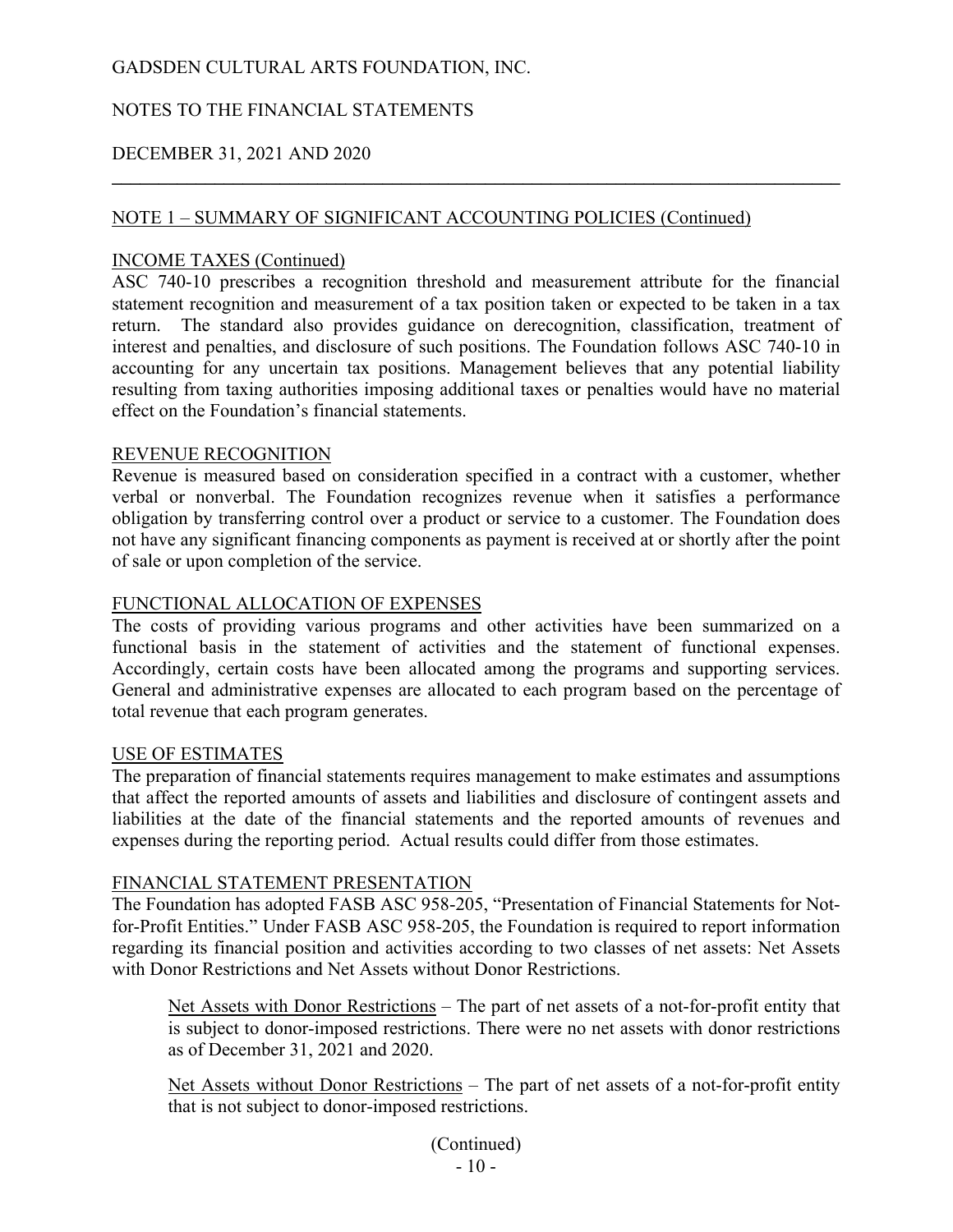# NOTES TO THE FINANCIAL STATEMENTS

# DECEMBER 31, 2021 AND 2020

### NOTE 1 – SUMMARY OF SIGNIFICANT ACCOUNTING POLICIES (Continued)

#### SUBSEQUENT EVENTS

Management evaluates events occurring subsequent to the date of the financial statements in determining the accounting for and disclosure of transactions and events that affect the financial statements. Subsequent events have been evaluated through April 19, 2022, which is the date the financial statements were available to be issued.

 $\mathcal{L}_\mathcal{L} = \{ \mathcal{L}_\mathcal{L} = \{ \mathcal{L}_\mathcal{L} = \{ \mathcal{L}_\mathcal{L} = \{ \mathcal{L}_\mathcal{L} = \{ \mathcal{L}_\mathcal{L} = \{ \mathcal{L}_\mathcal{L} = \{ \mathcal{L}_\mathcal{L} = \{ \mathcal{L}_\mathcal{L} = \{ \mathcal{L}_\mathcal{L} = \{ \mathcal{L}_\mathcal{L} = \{ \mathcal{L}_\mathcal{L} = \{ \mathcal{L}_\mathcal{L} = \{ \mathcal{L}_\mathcal{L} = \{ \mathcal{L}_\mathcal{$ 

#### NOTE 2 – CASH AND INVESTMENTS

Investments are shown on the statements of assets, liabilities, and net assets – modified cash basis at cost. The market value at December 31, 2021 and 2020 was \$3,199,438 and \$2,562,868, respectively.

|                                  | December 31, 2021          |               |                      |                                |
|----------------------------------|----------------------------|---------------|----------------------|--------------------------------|
|                                  |                            |               |                      | Unrealized<br>Appreciation     |
|                                  | Cost                       |               | Fair Value           | (Depreciation)                 |
| Cash and Money Funds<br>Equities | \$<br>290,062<br>1,969,195 | \$            | 290,062<br>2,909,376 | \$<br>940,181                  |
|                                  | \$<br>1,969,195            | \$            | 3,199,438            | \$<br>940,181                  |
|                                  | December 31, 2020          |               |                      | Unrealized                     |
|                                  | Cost                       |               | Fair Value           | Appreciation<br>(Depreciation) |
| Cash and Money Funds<br>Equities | \$<br>82,308<br>1,931,839  | $\mathcal{S}$ | 82,308<br>2,480,560  | \$<br>548,721                  |
|                                  | \$<br>2,014,147            | \$            | 2,562,868            | \$<br>548,721                  |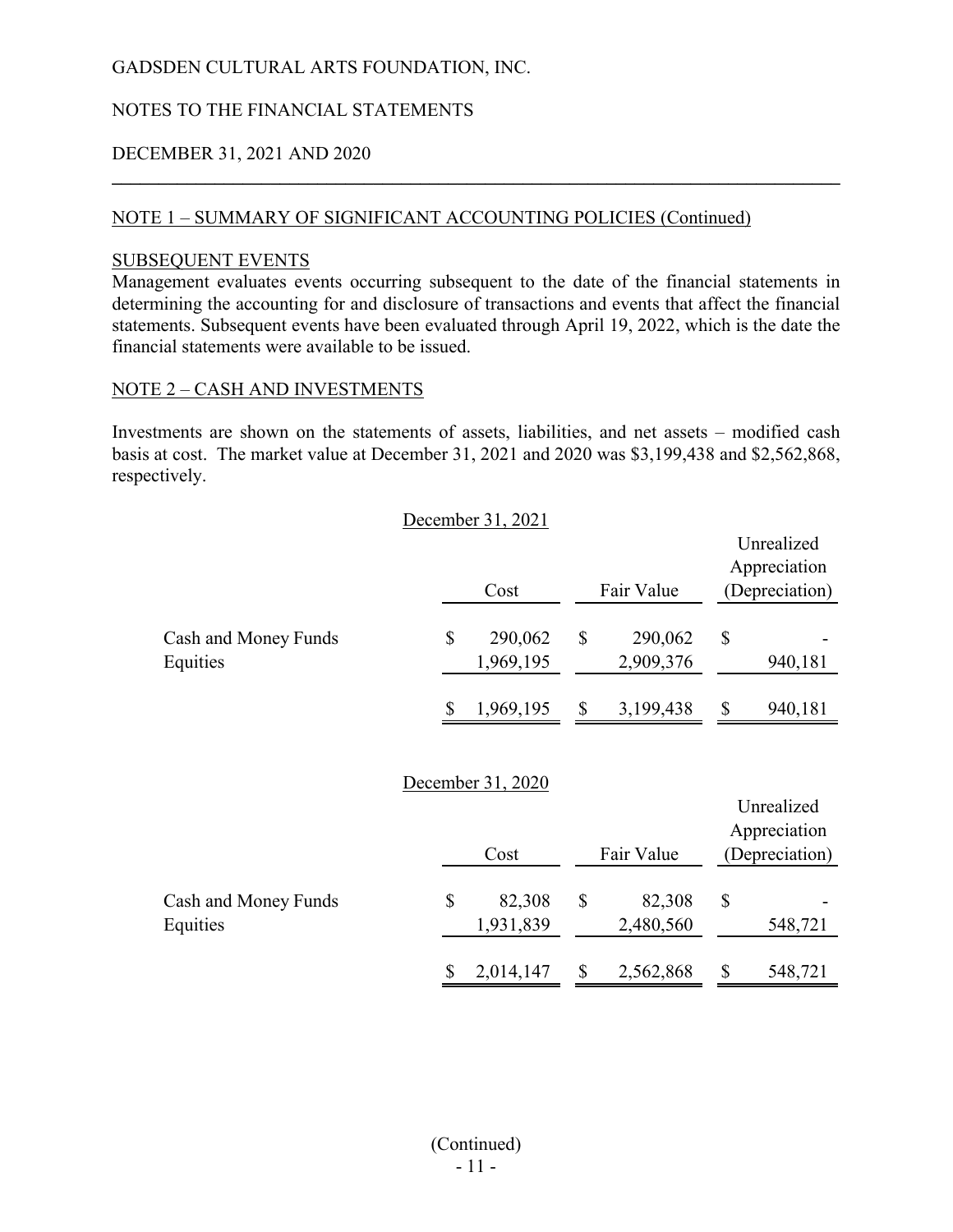# NOTES TO THE FINANCIAL STATEMENTS

# DECEMBER 31, 2021 AND 2020

# NOTE 2 – CASH AND INVESTMENTS (Continued)

The following schedule summarizes the investment return and its classification in the statement of activities for the years ended December 31, 2021 and 2020:

 $\mathcal{L}_\mathcal{L} = \{ \mathcal{L}_\mathcal{L} = \{ \mathcal{L}_\mathcal{L} = \{ \mathcal{L}_\mathcal{L} = \{ \mathcal{L}_\mathcal{L} = \{ \mathcal{L}_\mathcal{L} = \{ \mathcal{L}_\mathcal{L} = \{ \mathcal{L}_\mathcal{L} = \{ \mathcal{L}_\mathcal{L} = \{ \mathcal{L}_\mathcal{L} = \{ \mathcal{L}_\mathcal{L} = \{ \mathcal{L}_\mathcal{L} = \{ \mathcal{L}_\mathcal{L} = \{ \mathcal{L}_\mathcal{L} = \{ \mathcal{L}_\mathcal{$ 

|                                                                     | 2021                             |                                     | 2020 |
|---------------------------------------------------------------------|----------------------------------|-------------------------------------|------|
| Interest Income<br>Dividend Income<br>Gain on Investment Securities | \$<br>3,598<br>49,912<br>218,974 | 3,498<br>50,752<br>43,246<br>97,496 |      |
|                                                                     | \$<br>272,484                    |                                     |      |

### NOTE 3 – LONG-TERM DEBT

Long-term debt at December 31, 2021 and 2020, consists of the following:

|                                                                                                                                                                  | 2021 | 2020 |
|------------------------------------------------------------------------------------------------------------------------------------------------------------------|------|------|
| Note payable to the Exchange Bank of Alabama,<br>payable in monthly installments of \$5,039 including<br>interest at a fixed rate of 5.00% through October 2021. |      |      |
| This note was paid in full during October 2021.                                                                                                                  |      |      |
|                                                                                                                                                                  |      |      |

On April 7, 2020, the Foundation obtained a note payable with the Exchange Bank of Alabama in the amount of \$162,310 under the Paycheck Protection Program (PPP). The PPP program was established as part of the Coronavirus Aid, Relief, and Economic Security Act (CARES Act). On November 2, 2020, the loan was fully forgiven under the CARES Act.

On January 26, 2021, the Foundation obtained a note payable with the Exchange Bank of Alabama under the Paycheck Protection Program Round 2 (PPP2), which was established as part of the Coronavirus Aid, Relief, and Economic Security Act (CARES Act). The loan was fully forgiven on July 26, 2021.

#### NOTE 4 - RETIREMENT PLAN

The Foundation established a retirement plan effective as of January 1, 2011. Employees who are age 21 and over and have completed one year of service and working a minimum of 1,000 hours or more per year are allowed to contribute to the plan. The Foundation made contributions of \$46,534 and \$43,879 to the plan during the years ended December 31, 2021 and 2020.